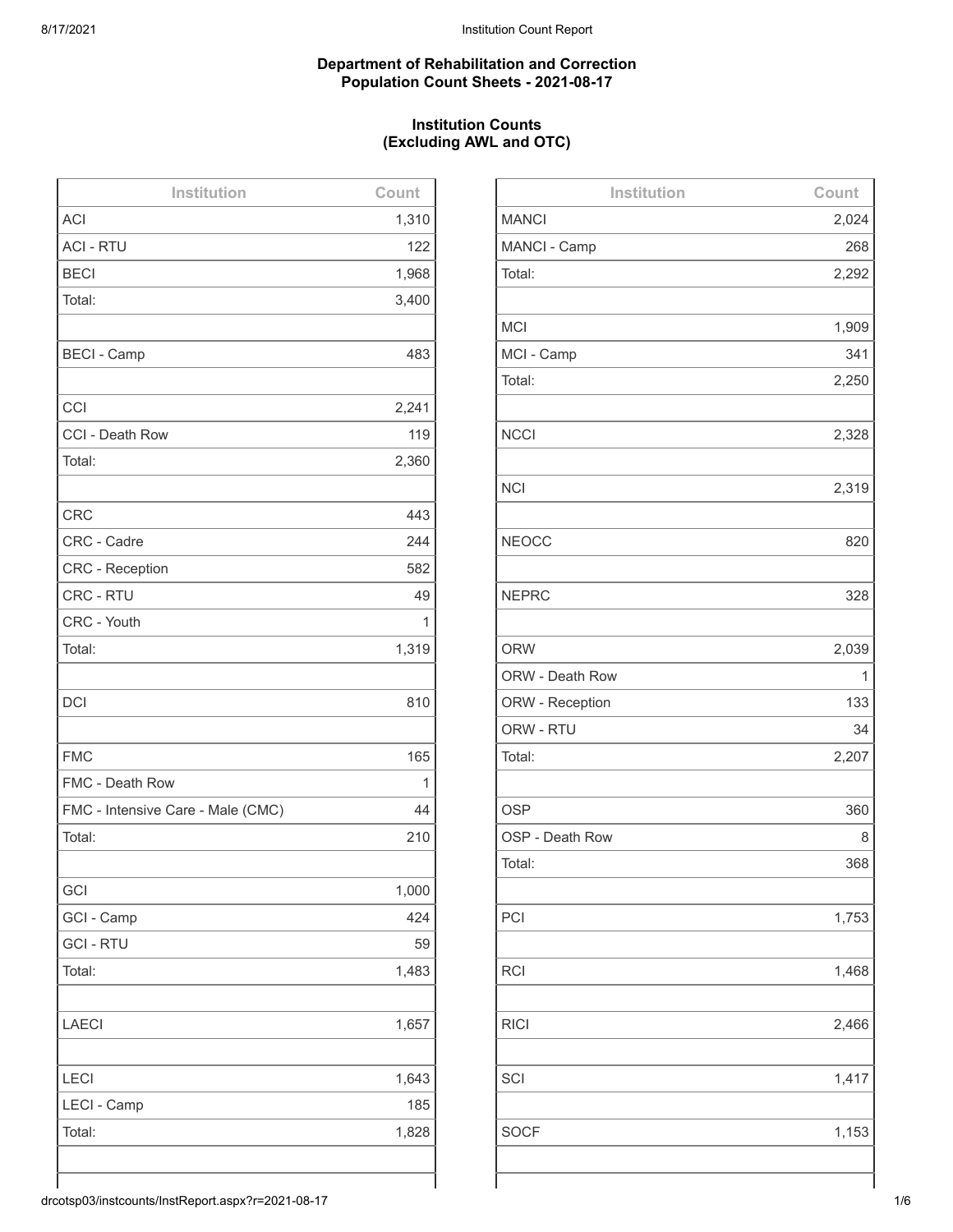| <b>LOCI</b>              | 2,231 |
|--------------------------|-------|
|                          |       |
| <b>LORCI</b>             | 688   |
| <b>LORCI - Cadre</b>     | 206   |
| <b>LORCI - Reception</b> | 12    |
| Total:                   | 906   |
|                          |       |
| <b>MACI</b>              | 809   |
| <b>MACI - Minimum</b>    | 1,272 |
| Total:                   | 2,081 |

#### 8/17/2021 Institution Count Report

| <b>TCI</b>       |                          | 968    |
|------------------|--------------------------|--------|
| TCI - Camp       |                          | 369    |
| Total:           |                          | 1,337  |
|                  |                          |        |
| <b>TOCI</b>      |                          | 642    |
| <b>TOCI - PC</b> |                          | 130    |
| Total:           |                          | 772    |
|                  |                          |        |
| <b>WCI</b>       |                          | 1,050  |
| <b>WCI - RTU</b> |                          | 29     |
| Total:           |                          | 1,079  |
|                  |                          |        |
|                  | <b>Total Population:</b> | 43,125 |

\* The Total Population includes 30 Offenders with Reason Codes 30 & 31. \*\* The Total Population includes 30 Offenders with Reason Code 0A.

#### **Male Population by Security Level (Include AWL and Exclude OTC)**

|                        | $\cdot$           |             |            |          |        |
|------------------------|-------------------|-------------|------------|----------|--------|
| <b>Security Level</b>  |                   | <b>Body</b> | <b>AWL</b> | $(-OTC)$ | Total  |
| <b>Total Level E</b>   |                   | 969         | 7          | 6        | 970    |
| Total Level 4          |                   | 1,190       | 10         | 10       | 1,190  |
| Total Level 3          |                   | 8,868       | 111        | 97       | 8,882  |
| <b>Total Level 2</b>   |                   | 15,022      | 144        | 97       | 15,069 |
| Total Level 1          |                   | 13,534      | 130        | 86       | 13,578 |
| <b>Total Death Row</b> |                   | 131         |            | $\Omega$ | 132    |
|                        | <b>Total Male</b> | 39,714      | 403        | 296      | 39,821 |

#### **Female Population by Institution (Include AWL and Exclude OTC)**

| 809<br><b>DCI</b><br>10<br>8<br><b>FMC</b><br>6<br>0<br>0<br><b>NEPRC</b><br>328<br>0<br>1<br><b>ORW</b><br>29<br>15<br>2,039<br>ORW - Death Row<br>0<br>0<br>1<br>133<br>3<br>ORW - Reception<br>4<br>ORW - RTU<br>34<br>0<br>$\Omega$<br><b>Total Female</b><br>3,350<br>44<br>26 | 43,189 | 322      | 447        | 43,064      | <b>Total Population:</b> |             |
|-------------------------------------------------------------------------------------------------------------------------------------------------------------------------------------------------------------------------------------------------------------------------------------|--------|----------|------------|-------------|--------------------------|-------------|
|                                                                                                                                                                                                                                                                                     | 3,368  |          |            |             |                          |             |
|                                                                                                                                                                                                                                                                                     | 34     |          |            |             |                          |             |
|                                                                                                                                                                                                                                                                                     | 134    |          |            |             |                          |             |
|                                                                                                                                                                                                                                                                                     |        |          |            |             |                          |             |
|                                                                                                                                                                                                                                                                                     | 2,053  |          |            |             |                          |             |
|                                                                                                                                                                                                                                                                                     | 329    |          |            |             |                          |             |
|                                                                                                                                                                                                                                                                                     | 6      |          |            |             |                          |             |
|                                                                                                                                                                                                                                                                                     | 811    |          |            |             |                          |             |
|                                                                                                                                                                                                                                                                                     | Total  | $(-OTC)$ | <b>AWL</b> | <b>Body</b> |                          | Institution |

**Male Population by Institution: Security Level 5 and E**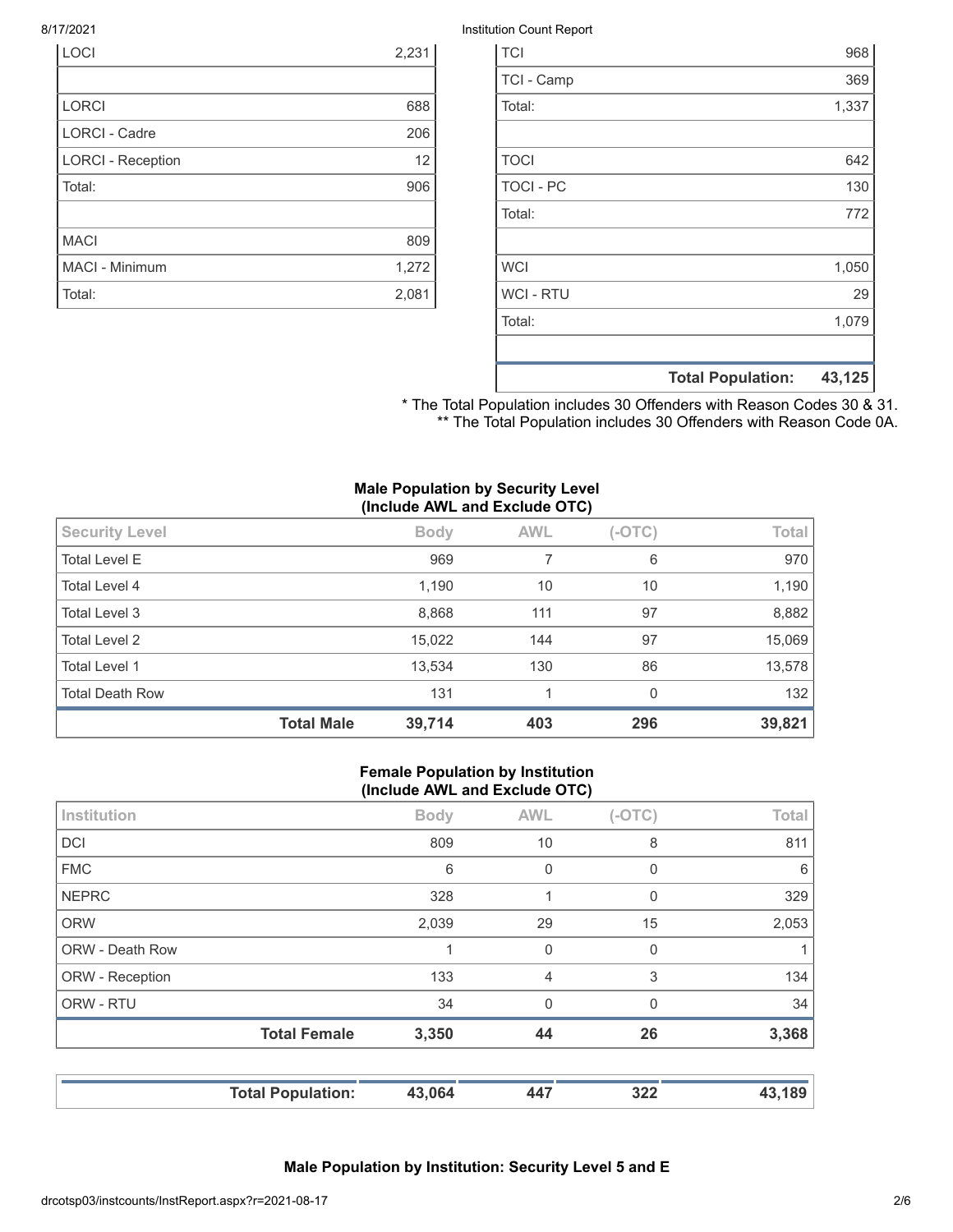8/17/2021 **Institution Count Report** 

|                |                      | (Include AWL and Exclude OTC) |                     |                     |            |
|----------------|----------------------|-------------------------------|---------------------|---------------------|------------|
| Institution    |                      | <b>Body</b>                   | <b>AWL</b>          | $(-OTC)$            | Total      |
| CCI            |                      | 1                             | $\mathbf 0$         | $\mathbf 0$         | 1          |
| CRC            |                      | 1                             | $\mathbf 0$         | $\mathbf 0$         | 1          |
| CRC - RTU      |                      | 5                             | $\mathbf 0$         | $\mathbf 0$         | 5          |
| <b>FMC</b>     |                      | $\overline{2}$                | $\mathbf 0$         | $\mathsf{O}\xspace$ | $\sqrt{2}$ |
| LECI           |                      | $\,6\,$                       | $\mathbf 0$         | $\mathsf{O}\xspace$ | 6          |
| <b>MACI</b>    |                      | 17                            | $\mathbf 0$         | $\mathbf 0$         | 17         |
| <b>MANCI</b>   |                      | 12                            | $\mathbf 0$         | $\mathbf 0$         | 12         |
| <b>NEOCC</b>   |                      | $\sqrt{5}$                    | $\mathbf 0$         | $\mathbf 0$         | 5          |
| <b>OSP</b>     |                      | 228                           | $\overline{2}$      | $\overline{2}$      | 228        |
| <b>RCI</b>     |                      | 25                            | $\mathsf{O}\xspace$ | $\boldsymbol{0}$    | 25         |
| <b>SOCF</b>    |                      | 526                           | $\sqrt{5}$          | $\overline{4}$      | 527        |
| <b>TCI</b>     |                      | 16                            | $\mathbf 0$         | $\mathbf 0$         | 16         |
| <b>TOCI</b>    |                      | 105                           | $\mathsf{O}\xspace$ | $\mathbf 0$         | 105        |
| TOCI - PC      |                      | $\,6\,$                       | $\mathsf{O}\xspace$ | $\mathbf 0$         | $6\,$      |
| <b>WCI</b>     |                      | $\,8\,$                       | $\mathbf 0$         | $\mathbf 0$         | $\,8\,$    |
| <b>WCI-RTU</b> |                      | $\,6\,$                       | $\mathbf 0$         | $\mathbf 0$         | $6\,$      |
|                | <b>Total Level 5</b> | 969                           | $\overline{7}$      | $6\phantom{1}6$     | 970        |

# **Male Population by Institution: Security Level 4 (Include AWL and Exclude OTC)**

| Institution                       | <b>Body</b>    | <b>AWL</b>  | $(-OTC)$         | Total          |
|-----------------------------------|----------------|-------------|------------------|----------------|
| ACI                               | $\overline{4}$ | $\mathbf 0$ | $\mathbf 0$      | 4              |
| CRC                               | $\overline{2}$ | $\mathbf 0$ | $\boldsymbol{0}$ | $\overline{2}$ |
| CRC - Reception                   | $\overline{2}$ | $\mathbf 0$ | $\boldsymbol{0}$ | $\overline{2}$ |
| CRC - RTU                         | 13             | $\mathbf 0$ | $\mathbf 0$      | 13             |
| FMC - Intensive Care - Male (CMC) | 1              | $\mathbf 0$ | $\mathbf 0$      | 1              |
| <b>LORCI</b>                      | $\overline{2}$ | 1           | 1                | $\overline{2}$ |
| <b>LORCI - Cadre</b>              | 1              | $\mathbf 0$ | $\Omega$         | 1              |
| <b>LORCI - Reception</b>          | 1              | $\mathbf 0$ | $\mathbf 0$      | 1              |
| <b>MACI</b>                       | 12             | $\mathbf 0$ | $\boldsymbol{0}$ | 12             |
| <b>OSP</b>                        | 104            | $\mathbf 0$ | $\mathbf 0$      | 104            |
| <b>SOCF</b>                       | 531            | $6\,$       | 6                | 531            |
| <b>TOCI</b>                       | 494            | $\sqrt{3}$  | $\mathfrak{S}$   | 494            |
| <b>TOCI - PC</b>                  | 11             | $\mathbf 0$ | $\mathbf 0$      | 11             |
| <b>WCI</b>                        | 1              | $\mathbf 0$ | $\Omega$         |                |
| <b>WCI - RTU</b>                  | 11             | $\mathbf 0$ | $\mathbf 0$      | 11             |
| <b>Total Level 4</b>              | 1,190          | 10          | 10               | 1,190          |

**Male Population by Institution: Security Level 3 (Include AWL and Exclude OTC)**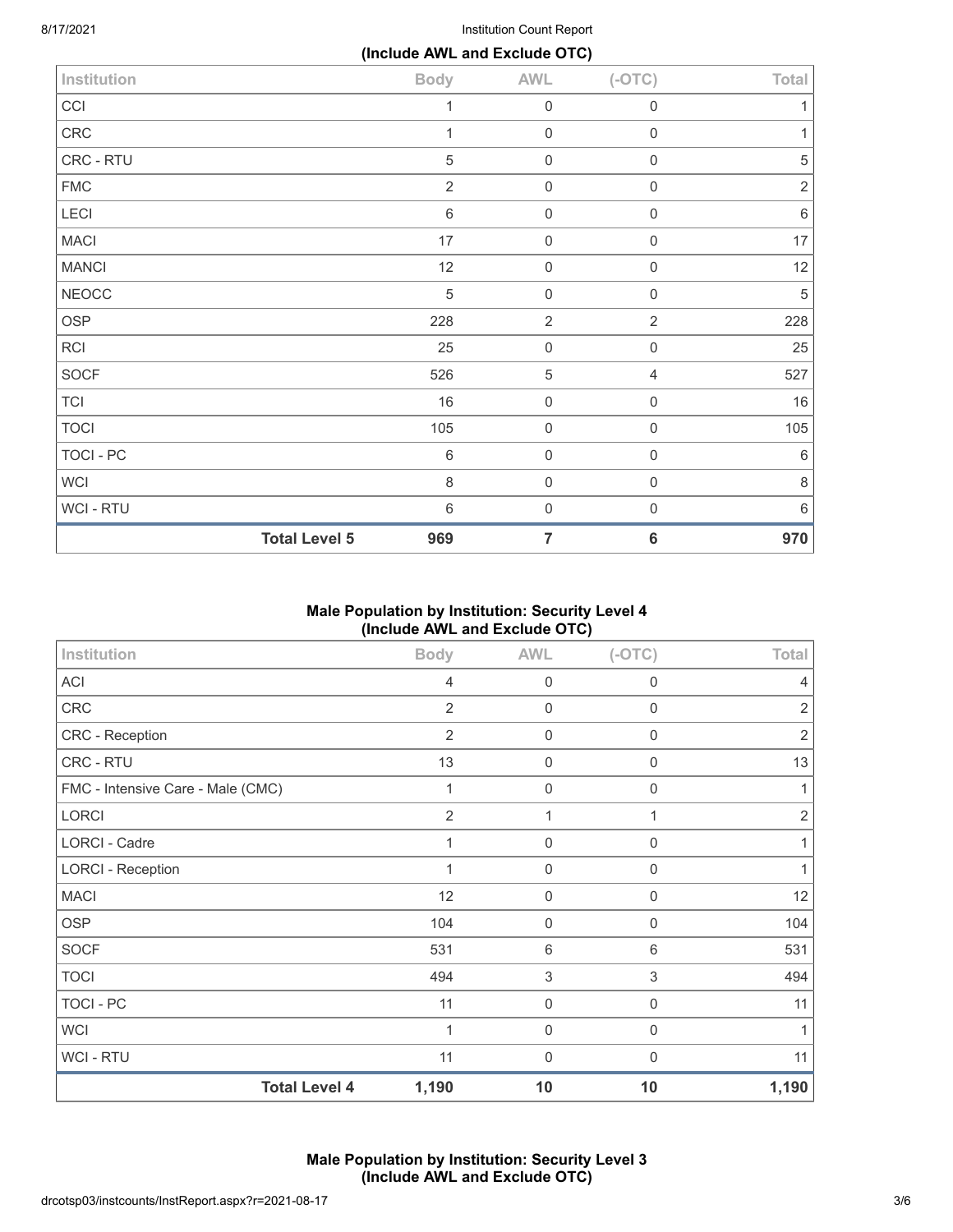| <b>Total Level 3</b>              | 8,868            | 111                 | 97                        | 8,882            |
|-----------------------------------|------------------|---------------------|---------------------------|------------------|
| WCI - RTU                         | $\boldsymbol{9}$ | $\boldsymbol{0}$    | $\mathsf{O}\xspace$       | $\boldsymbol{9}$ |
| <b>WCI</b>                        | 962              | $\sqrt{4}$          | $\mathbf{1}$              | 965              |
| <b>TOCI - PC</b>                  | 57               | $\mathbf 0$         | $\mathsf 0$               | 57               |
| <b>TOCI</b>                       | 28               | $\mathsf{O}\xspace$ | $\,0\,$                   | 28               |
| <b>TCI</b>                        | 796              | $\mathsf{O}\xspace$ | $\mathsf 0$               | 796              |
| SOCF                              | 96               | $\mathsf{O}\xspace$ | $\mathsf{O}\xspace$       | 96               |
| SCI                               | 15               | $\mathbf 0$         | $\mathsf{O}\xspace$       | 15               |
| <b>RICI</b>                       | $\boldsymbol{7}$ | $\boldsymbol{0}$    | $\mathsf{O}\xspace$       | $\boldsymbol{7}$ |
| <b>RCI</b>                        | 1,279            | $\,8\,$             | $\,6\,$                   | 1,281            |
| PCI                               | 31               | $\overline{2}$      | $\sqrt{2}$                | 31               |
| <b>OSP</b>                        | 5                | $\mathsf{O}\xspace$ | $\mathsf 0$               | $\sqrt{5}$       |
| <b>NEOCC</b>                      | 593              | $\,8\,$             | $\,$ 5 $\,$               | 596              |
| <b>NCI</b>                        | $\boldsymbol{9}$ | $\mathsf 0$         | $\mathsf 0$               | $\boldsymbol{9}$ |
| <b>NCCI</b>                       | 26               | $\mathbf 0$         | $\mathsf 0$               | 26               |
| MCI                               | 6                | $\mathbf 0$         | $\mathbf 0$               | $6\,$            |
| <b>MANCI</b>                      | 1,706            | 21                  | 18                        | 1,709            |
| <b>MACI</b>                       | 708              | 4                   | $\ensuremath{\mathsf{3}}$ | 709              |
| <b>LORCI - Reception</b>          | $\,8\,$          | 5                   | $\mathbf 5$               | 8                |
| <b>LORCI - Cadre</b>              | 84               | $\mathbf 0$         | $\mathsf 0$               | 84               |
| LORCI                             | 351              | 31                  | 31                        | 351              |
| LOCI                              | $\overline{7}$   | $\mathbf 0$         | $\mathsf{O}\xspace$       | $\overline{7}$   |
| <b>LECI</b>                       | 1,312            | 4                   | $\sqrt{4}$                | 1,312            |
| LAECI                             | 3                | $\mathbf 0$         | $\mathsf 0$               | $\mathfrak{S}$   |
| <b>GCI-RTU</b>                    | $\mathbf{1}$     | $\boldsymbol{0}$    | $\mathsf 0$               | $\mathbf{1}$     |
| GCI                               | 5                | $\mathsf{O}\xspace$ | $\mathsf{O}\xspace$       | $\,$ 5 $\,$      |
| FMC - Intensive Care - Male (CMC) | $\mathbf{1}$     | $\mathbf 0$         | $\,0\,$                   | $\mathbf{1}$     |
| <b>FMC</b>                        | 7                | $\mathbf 0$         | $\mathbf 0$               | $\overline{7}$   |
| CRC - RTU                         | 31               | $\mathbf 0$         | $\mathsf{O}\xspace$       | 31               |
| CRC - Reception                   | 440              | 12                  | 11                        | 441              |
| CRC - Cadre                       | $\,6\,$          | $\mathbf 0$         | $\mathsf 0$               | 6                |
| CRC                               | 251              | 11                  | 10                        | 252              |
| CCI                               | $\,$ 3 $\,$      | $\mathbf 0$         | $\mathsf 0$               | $\sqrt{3}$       |
| <b>BECI</b>                       | 5                | $\mathbf{1}$        | $\mathbf{1}$              | $\mathbf 5$      |
| <b>ACI</b>                        | 20               | $\mathsf 0$         | $\mathsf 0$               | 20               |
| Institution                       | <b>Body</b>      | <b>AWL</b>          | $(-OTC)$                  | Total            |

# **Male Population by Institution: Security Level 2 (Include AWL and Exclude OTC)**

| Institution | <b>Body</b> | AWL | $(-OTC)$ | Total |
|-------------|-------------|-----|----------|-------|
| <b>ACI</b>  | 718         |     |          | 721   |
| ACI - RTU   | 96          |     |          | 96    |
|             |             |     |          |       |

drcotsp03/instcounts/InstReport.aspx?r=2021-08-17 4/6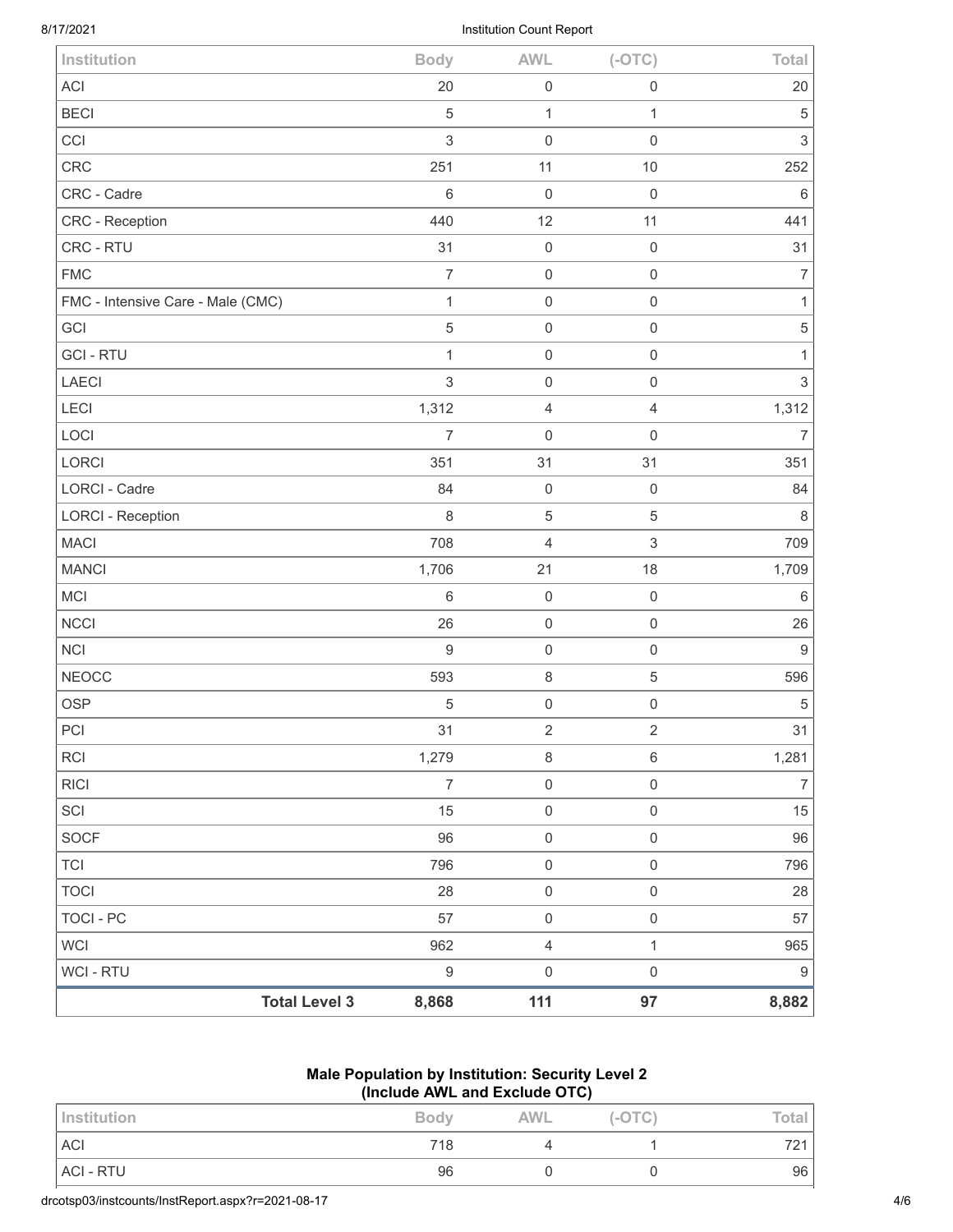| 8/17/2021 |  |
|-----------|--|
|-----------|--|

## Institution Count Report

| <b>BECI</b>                       |                      | 1,239            | 13                        | 12                        | 1,240          |
|-----------------------------------|----------------------|------------------|---------------------------|---------------------------|----------------|
| CCI                               |                      | 1,720            | 12                        | 10                        | 1,722          |
| <b>CRC</b>                        |                      | 74               | $\ensuremath{\mathsf{3}}$ | 3                         | 74             |
| CRC - Cadre                       |                      | 200              | $\mathbf 0$               | $\mathsf 0$               | 200            |
| CRC - Reception                   |                      | $77$             | $\sqrt{2}$                | $\overline{2}$            | 77             |
| CRC - Youth                       |                      | $\mathbf{1}$     | $\,0\,$                   | $\mathsf{O}\xspace$       | $\mathbf{1}$   |
| DCI                               |                      | $\mathbf{1}$     | $\mathbf 0$               | $\mathsf{O}\xspace$       | $\mathbf{1}$   |
| <b>FMC</b>                        |                      | 20               | $\mathbf 5$               | $\mathsf{O}\xspace$       | 25             |
| FMC - Intensive Care - Male (CMC) |                      | $\boldsymbol{9}$ | $\mathbf{1}$              | $\mathsf{O}\xspace$       | 10             |
| GCI                               |                      | 459              | $\sqrt{2}$                | $\mathbf{1}$              | 460            |
| GCI - Camp                        |                      | 1                | $\mathbf 0$               | $\mathsf{O}\xspace$       | 1              |
| <b>GCI-RTU</b>                    |                      | 50               | $\mathbf 0$               | $\mathsf{O}\xspace$       | 50             |
| <b>LAECI</b>                      |                      | 987              | 15                        | 15                        | 987            |
| LECI                              |                      | 321              | $\mathbf{1}$              | $\mathbf{1}$              | 321            |
| LECI - Camp                       |                      | $\overline{2}$   | $\mathbf 0$               | $\mathsf{O}\xspace$       | $\overline{2}$ |
| LOCI                              |                      | 1,177            | $\overline{7}$            | $\,$ 3 $\,$               | 1,181          |
| LORCI                             |                      | 124              | 11                        | 11                        | 124            |
| LORCI - Cadre                     |                      | 63               | $\mathbf 0$               | $\mathsf{O}\xspace$       | 63             |
| <b>LORCI - Reception</b>          |                      | $\overline{2}$   | $\mathbf 0$               | $\mathsf{O}\xspace$       | $\mathbf 2$    |
| <b>MACI</b>                       |                      | 72               | $\mathbf 0$               | $\mathsf{O}\xspace$       | 72             |
| <b>MANCI</b>                      |                      | 289              | $\overline{2}$            | $\mathbf{1}$              | 290            |
| MCI                               |                      | 1,284            | 14                        | $\,8\,$                   | 1,290          |
| <b>NCCI</b>                       |                      | 852              | $\boldsymbol{9}$          | $\overline{7}$            | 854            |
| <b>NCI</b>                        |                      | 1,280            | $\overline{7}$            | $\ensuremath{\mathsf{3}}$ | 1,284          |
| <b>NEOCC</b>                      |                      | 222              | 1                         | $\mathbf{1}$              | 222            |
| PCI                               |                      | 925              | $\,8\,$                   | 3                         | 930            |
| <b>RCI</b>                        |                      | 164              | $\mathbf 0$               | $\mathsf{O}\xspace$       | 164            |
| <b>RICI</b>                       |                      | 1,397            | 16                        | $10$                      | 1,403          |
| SCI                               |                      | 926              | $\boldsymbol{9}$          | $\overline{4}$            | 931            |
| <b>TCI</b>                        |                      | 121              | $\mathsf{O}\xspace$       | $\mathsf{O}\xspace$       | 121            |
| <b>TOCI</b>                       |                      | 15               | $\mathbf{1}$              | $\mathsf{O}\xspace$       | 16             |
| <b>TOCI - PC</b>                  |                      | 55               | $\mathbf 0$               | $\mathsf{O}\xspace$       | 55             |
| <b>WCI</b>                        |                      | 79               | $\mathbf 1$               | $\mathbf{1}$              | 79             |
|                                   | <b>Total Level 2</b> | 15,022           | 144                       | 97                        | 15,069         |

## **Male Population by Institution: Security Level 1 (Include AWL and Exclude OTC)**

| Institution        | <b>Body</b> | <b>AWL</b> | $(-OTC)$ | Total |
|--------------------|-------------|------------|----------|-------|
| <b>ACI</b>         | 568         |            |          | 573   |
| ACI - RTU          | 26          |            |          | 26    |
| <b>BECI</b>        | 724         |            |          | 727   |
| <b>BECI</b> - Camp | 483         |            |          | 483   |
|                    |             |            |          |       |

drcotsp03/instcounts/InstReport.aspx?r=2021-08-17 5/6